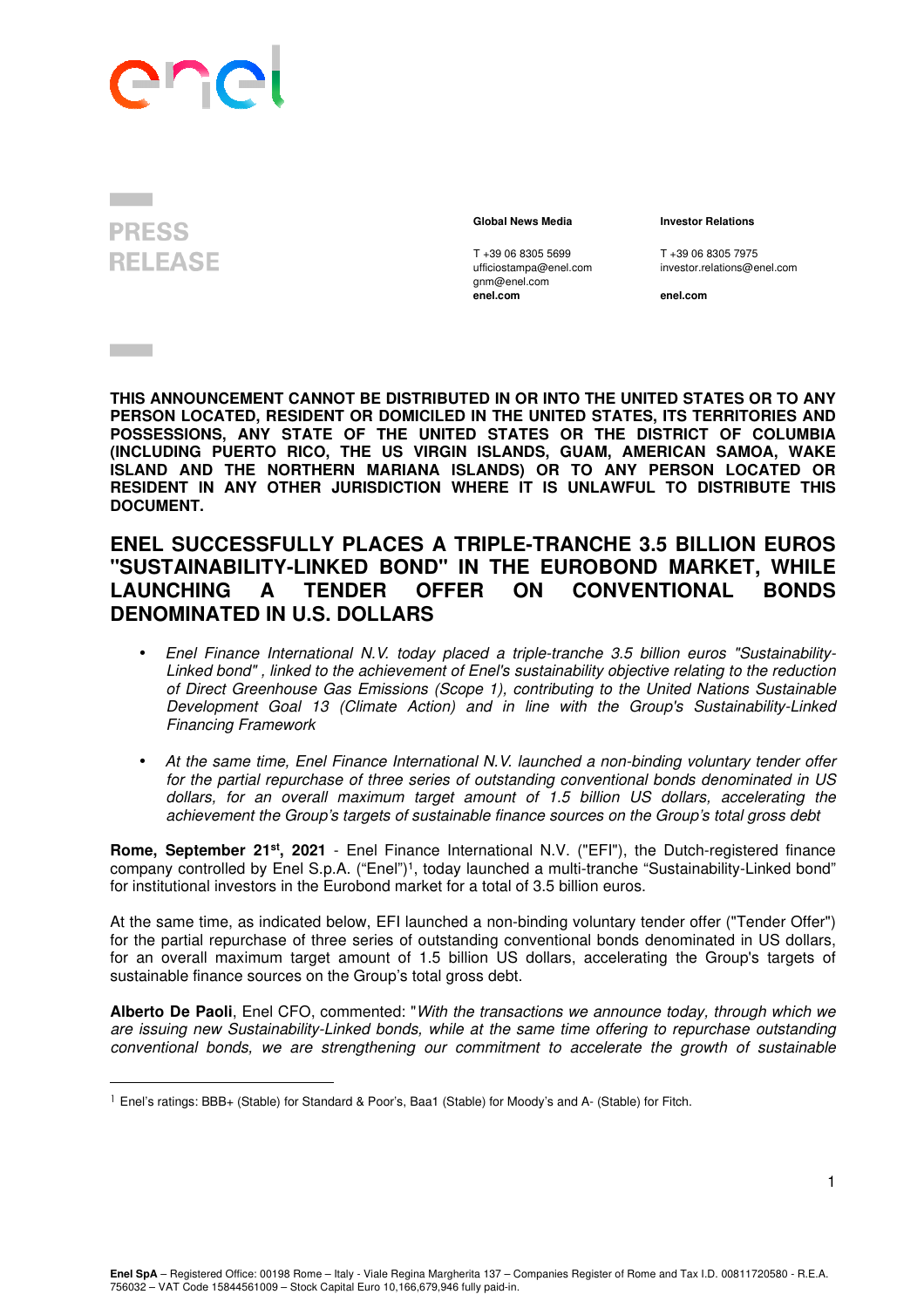

finance, in line with the commitments undertaken within the CFO Taskforce initiative promoted by the United Nations Global Compact."

The new issue is linked to the achievement of Enel's sustainable objective relating to the reduction of Direct Greenhouse Gas Emissions (Scope 1), contributing to the United Nations Sustainable Development Goal 13 (Climate Action) and in line with the Group's Sustainability-Linked Financing Framework (the "Framework"). The transaction follows the previous "Sustainability-Linked bonds" of 3.25 billion euros issued by EFI last June and of 4 billion US dollars issued by the same EFI last July.

The bond, guaranteed by Enel, was more than 3 times oversubscribed, with total orders of approximately 11 billion euros and the significant participation of Socially Responsible Investors (SRI), allowing the Enel Group to continue to diversify its investor base.

The success of the new issue is a clear acknowledgement of the Group's sustainability strategy and of its ability to generate value by contributing to the achievement of the Sustainable Development Goals set by the United Nations. The value of sustainability has been reflected once again in the demand and in the pricing mechanics of the issue.

The proceeds from the issue are expected to fund the Group's ordinary financing needs and the partial repurchase of the three series of outstanding conventional bonds denominated in US dollars covered by the Tender Offer.

The transaction is aligned with the Framework, updated in January 2021, which fully integrates sustainability into the Group's global funding program. The Framework is aligned with the International Capital Market Association's (ICMA) "Sustainability-Linked Bond Principles" and the Loan Market Association's (LMA) "Sustainability-Linked Loan Principles", as verified by the Second-Party Provider V.E.

In line with the Framework, the three tranches of the bond are linked to the Key Performance Indicator (KPI) of Direct Greenhouse Gas Emissions Amount (Scope 1) at Group level, measured in grams of CO<sub>2eq</sub> per kWh, contributing to the achievement of the United Nations Sustainable Development Goal 13.

In this respect, in October 2020, Enel announced a revision of its Group's Scope 1 Direct Greenhouse Gas Emissions Amount for 2030, with a reduction of 80% compared with the 2017 baseline, reaching a carbon intensity lower than 82gCO<sub>2eq</sub>/kWh. The target is certified by the Science Based Targets initiative (SBTi) as consistent with limiting global warming to 1.5ºC above pre-industrial levels.

The expected path to the 2030 target also includes a target of Direct Greenhouse Gas Emissions Amount (Scope 1), measured in grams of  $CO<sub>2e0</sub>$  per kWh, equal to or lower than 148gCO<sub>2eq</sub>/kWh by 2023. The ultimate goal is to reach the full decarbonization of Enel's energy mix by 2050.

Consequently, the issue is structured in the following three tranches:

- 1,250 million euros at a fixed rate of 0.000%, with settlement date set on September 28<sup>th</sup>, 2021, maturing May 28th, 2026:
- $\circ$  the issue price has been set at 99.702% and the effective yield at maturity is equal to 0.064%;
- o the interest rate will remain unchanged to maturity, subject to the achievement of a Sustainability Performance Target ("SPT") equal to or lower than 148gCO2eq/kWh as of December 31st, 2023;
- $\circ$  if the SPT is not achieved, a step-up mechanism will be applied, increasing the rate by 25 bps as of the first interest period subsequent to the publication of the report issued by a third-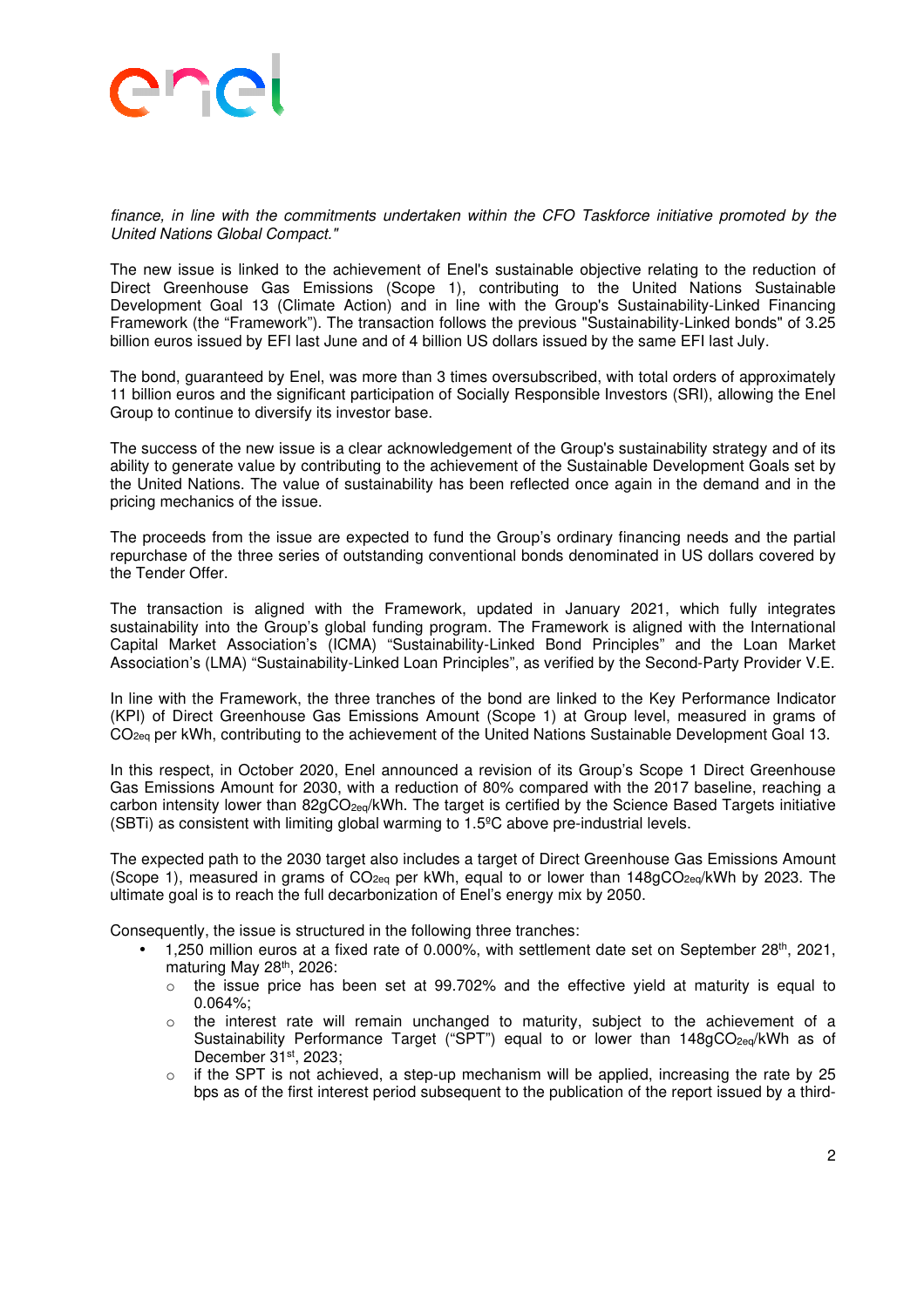

party expert in respect of the Direct Greenhouse Gas Emissions Amount and the methodology for measuring CO<sub>2eq</sub> emissions applied by the Group;

- 1,000 million euros at a fixed rate of 0.375%, with settlement date set on September 28<sup>th</sup>, 2021, maturing May 28<sup>th</sup>, 2029:
	- $\circ$  the issue price has been set at 99.902% and the effective vield at maturity is equal to 0.388%;
	- o the interest rate will remain unchanged to maturity, subject to the achievement of an SPT equal to or lower than 148gCO<sub>2eq</sub>/kWh as of December 31<sup>st</sup>, 2023;
	- $\circ$  if the SPT is not achieved, a step-up mechanism will be applied, increasing the rate by 25 bps as of the first interest period subsequent to the publication of the report issued by a thirdparty expert in respect of the Direct Greenhouse Gas Emissions Amount and the methodology for measuring CO<sub>2eq</sub> emissions applied by the Group;
- 1,250 million euros at a fixed rate of 0.875%, with settlement date set on September 28<sup>th</sup>, 2021, maturing September 28th, 2034:
	- $\circ$  the issue price has been set at 99.512% and the effective yield at maturity is equal to 0.915%;
	- $\circ$  the interest rate will remain unchanged to maturity subject to the achievement of an SPT equal to or lower than 82gCO<sub>2eq</sub>/kWh at December 31<sup>st</sup>, 2030:
	- $\circ$  if the SPT is not achieved, a step-up mechanism will be applied, increasing the rate by 25 bps as of the first interest period subsequent to the publication of the report issued by a thirdparty expert in respect of the Direct Greenhouse Gas Emissions Amount and the methodology for measuring CO<sub>2eq</sub> emissions applied by the Group.

The issue, which has an average duration of approximately 9 years, has a cost of approximately 0.4%.

Further information on the rationale of the bond issue, the Framework and the related Second Party Opinion issued by V.E are available to the public on the Enel website, at: https://www.enel.com/investors/investing/sustainable-finance/sustainability-linked-finance.

The issue is expected to be listed on the Euronext Dublin regulated market.

The Tender Offer is aimed at repurchasing, and subsequently canceling, for an overall maximum target amount of 1.5 billion US dollars, three series of outstanding conventional bonds denominated in US dollars, specifically:

- $\circ$  2.00 billion US dollar bonds issued on May 22<sup>nd</sup>, 2017, maturing May 25<sup>th</sup>, 2027 and coupon 3.625% (ISIN 144A: US29278GAA67; ISIN Reg S: USN30707AC2);
- o 1.25 billion US dollar bonds issued on October 3<sup>rd</sup>, 2017, maturing on April 6<sup>th</sup>, 2028 and coupon 3.500% (ISIN 144A: US29278GAF54; ISIN Reg S: USN30707AG37);
- $\circ$  1.25 billion US dollar bonds issued on September 11<sup>th</sup>, 2018, maturing on June 14<sup>th</sup>, 2029 and coupon 4.875% (ISIN 144A: US29278GAK40; ISIN Reg S: USN30707AL22).

The Tender Offer, launched today, shall terminate on October 19<sup>th</sup>, 2021 at 11:59 p.m. New York City time. Pursuant to the terms of the transaction documents, bondholders who will tender by the Early Expiry Date of October 4<sup>th</sup>, 2021 - and whose offer will be accepted by EFI - will be entitled to payment of an Early Tender Premium, with settlement of the related securities on October 6th, 2021.

EFI is targeting to repurchase the aforementioned bonds in cash, subject to a number of conditions; the final amount of the bonds repurchased by EFI under the Tender Offer will be determined once the offer period has ended; EFI reserves the right, at its discretion and subject to applicable law, to increase or decrease the overall maximum target amount mentioned above.